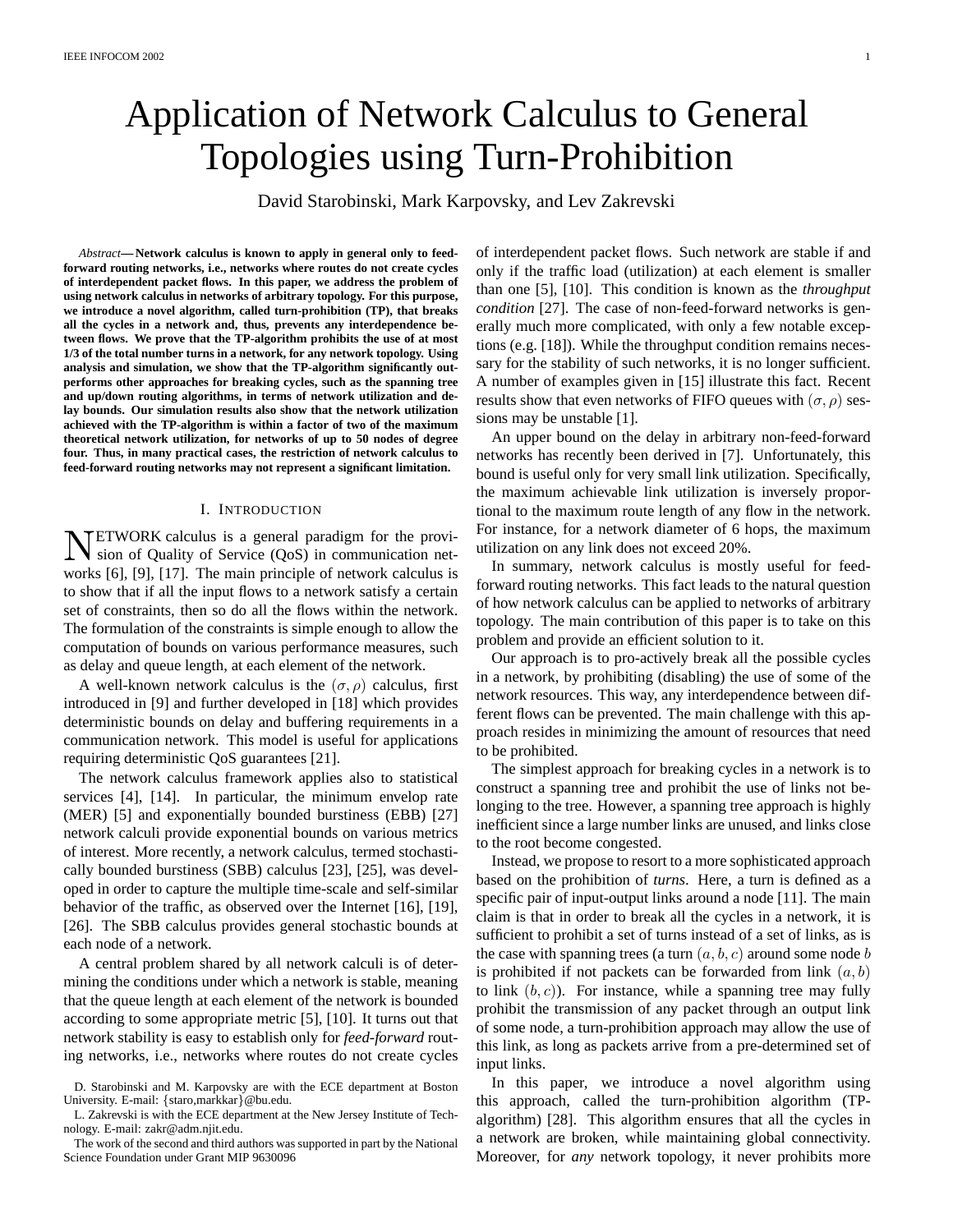than 1/3 of the total number of turns in the network. This property provides a meaningful upper bound on the maximum amount of resources that need to be sacrificed in order to guarantee a cycle-free network. The TP-algorithm exhibits a reasonable computational complexity that is a polynomial in the number of nodes. The proposed approach applies to network nodes with general, non-blocking switching architectures.

It is worth noting that the TP-algorithm is not the first algorithm based on the concept of turn-prohibition. In particular, the up/down routing scheme, developed in the context of a local area network called Autonet, uses a similar concept [22]. However, this scheme does not systematically attempt at minimizing the amount of prohibited turns in the network and its performance is much less predictable. In particular, we show in the sequel that the fraction of turns prohibited by this scheme may tend to 1 in some networks. Furthermore, our numerical results in Section V show that the TP-algorithm typically achieves a throughput 10% to 20% higher than the up/down algorithm.

This paper is organized as follows. In Section II, we introduce our graph-theoretic model of the network and related notations. Next, in Section III, we summarize the spanning tree and up/down routing algorithms and indicate their limitations. Then, in Section IV, we introduce the TP-algorithm, prove its main properties, and illustrate it with concrete examples. Our simulation results are presented in Section V, where we compare the throughput and delay bounds achieved by the three algorithms. The last section of this paper is devoted to concluding remarks.

### II. MODEL

We model a network by a directed graph. We define the graph G to be a collection of N nodes and M links. A pair  $(n_1, n_2)$ denotes a link directed from node  $n_1$  to node  $n_2$ .

We restrict our attention to the typical case of *bi-directional* network topologies, that is networks where nodes are connected by bi-directional links. We will define the *degree* of a node as the number of output links of the node. For a bi-directional graph, this number is equivalent to the number of input links to the node.

A *path* from nodes  $n_1$  to  $n_\ell$  in a graph G, is a sequence of nodes  $(n_1, n_2, n_3, \ldots, n_{\ell-1}, n_{\ell})$ , such that each two subsequent nodes are connected by a link. We say that a graph  $G$  is *connected*, if for each node i there exists a path to every other node j.

A *cycle* in G is defined to be a path where the first *link* and the last *link* of the path are the same, for instance,  $(n_1, n_2, n_3, \ldots, n_{\ell-1}, n_{\ell}, n_1, n_2)$ . Note that the literature in graph-theory typically defines a cycle as a path such that the first node and the last node in the path are the same [8]. We will refer to this latter definition as a *cycle of nodes*.

Breaking all cycles of nodes is a too strong requirement for network calculus. For instance, referring to Figure 1, the path  $(4, 1, 2, 4, 1)$  creates a cycle in the network, while the path  $(3, 4, 1, 2, 4, 6)$  does not (although it contains a cycle of nodes). A cycle is thus created only when the same port (or link) is visited twice. In particular, a path may traverse several times the same node without creating a cycle.

A pair of input-output links around a node is called a *turn*. The three-tuple  $(a, b, c)$  will be used to represent a turn around



Fig. 1. Simple example of a connected graph



Fig. 2. A spanning tree for the the graph of Fig. 1. A link with an X represents a prohibited link.

node b from link  $(a, b)$  to link  $(b, c)$ . For instance, in Fig. 1, the three-tuple  $(1, 2, 4)$  represent the turn from link  $(1, 2)$  to link  $(2, 4)$  around node 2.

Due to the symmetrical nature of bi-directional graphs, we will consider the turns  $(a, b, c)$  and  $(c, b, a)$  to be the same turn. The number of turns around a node of degree  $d_i$  is equal to  $d_i(d_i - 1)/2$ . For instance, in Fig. 1, there are six turns around node 4.

As shown in the sequel, an efficient approach for breaking cycles in a network is based on the *prohibition* of turns. For example, in Fig. 1, prohibiting the turn  $(1, 3, 4)$  means that no packet can be forwarded from link  $(1, 3)$  to link  $(3, 4)$  (and from link  $(4, 3)$  to link  $(3, 1)$ ).

# III. SUMMARY OF PREVIOUS APPROACHES FOR BREAKING **CYCLES**

In this section, we summarize two earlier approaches that preserve network connectivity and break all the cycles in a network of arbitrary topology.

# *A. Spanning Trees*

The simplest approach for breaking all the cycles in a graph is to construct a *spanning tree*. A spanning tree is a connected sub-graph of  $G$  that includes all the nodes of  $G$  and does not contain any cycle of nodes.

Spanning trees can be generated in various ways. One involves picking a root node at random (for instance, the node with the lowest id), and construct a shortest path tree using a Breadth First Search (BFS) procedure [8]. An example of a spanning tree generated that way is depicted in Fig. 2. In this example, node 1 is chosen as the root.

A major drawback of the spanning tree approach is that a large number of links are unused. Moreover, links near the root of the spanning tree get congested, thus limiting the throughput of the whole network.

# *B. Up/Down Routing*

The spanning tree approach turns out to be too restrictive in preventing all cycles of nodes. As explained earlier, cycles in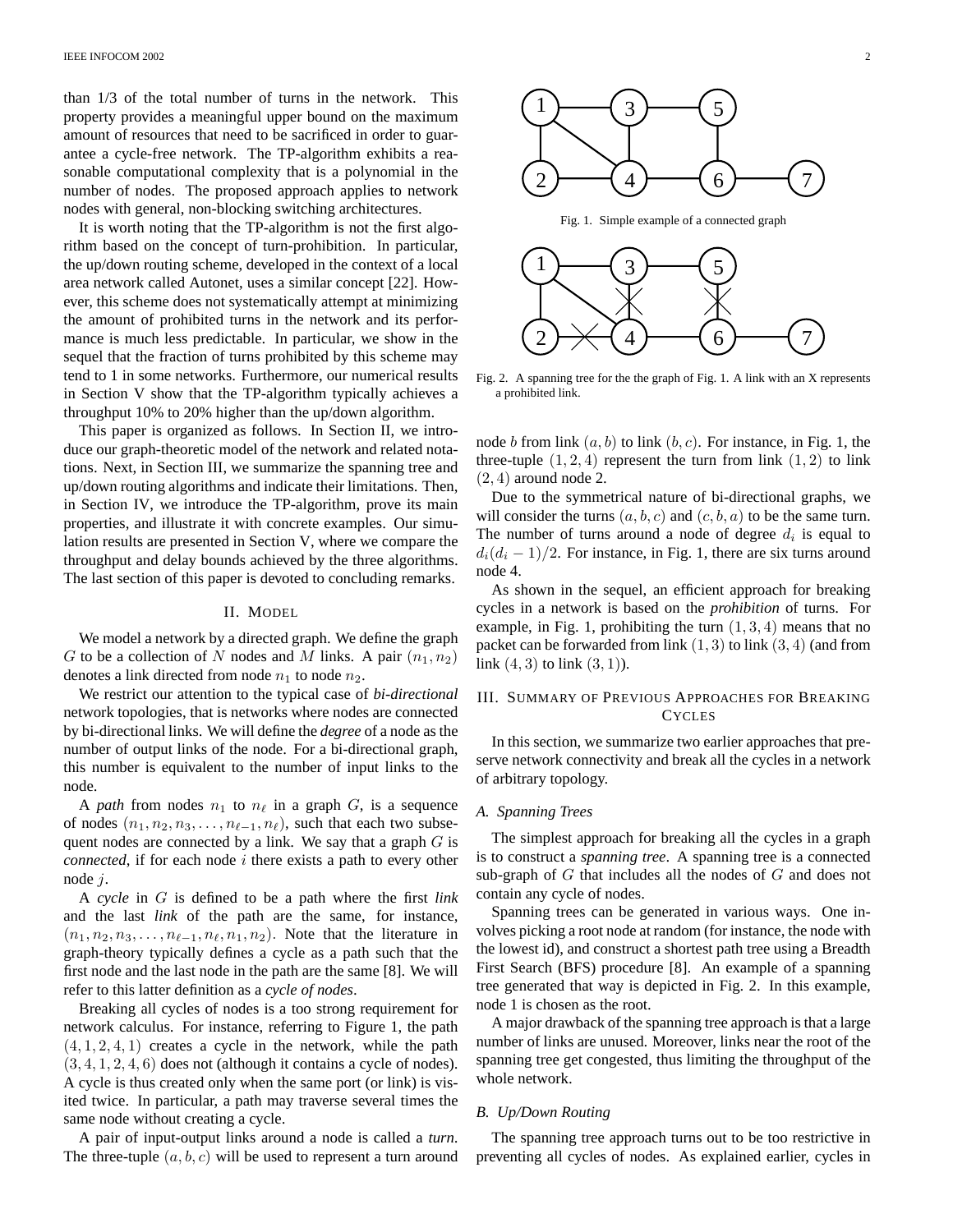

Fig. 3. An up/down spanning tree for the the graph of Fig. 1. An arc represents a prohibited turn.

networks arise only when a path can traverse the same link twice or more. Instead of fully prohibiting use of links, a more efficient approach is to prohibit use of turns.

With the *up/down routing* algorithm [22], a spanning tree is first constructed, and nodes are ordered according to the level at which they are located on the tree (the level of a node is defined at its distance from the root). Nodes at the same level are ordered arbitrarily. Such an ordering of the nodes in a spanning tree is illustrated in Fig. 2 where node 1 is the root of the tree, nodes 2, 3 and 4 are level 1 nodes, nodes 5 and 6 are level 2 nodes, and node 7 is a level 3 node. Note that if another node were chosen as the root, then the labels of the nodes would be changed.

Once the nodes are ordered, a link  $(i, j)$  is considered to go "up" if  $i > j$ . Otherwise, it is said to go "down". A turn  $(a, b, c)$ is referred to as an up/down turn if node if  $a > b$  and  $c > b$ . Respectively, a down/up turn is a turn such that  $a < b$  and  $c < b$ . A key observation is that any cycle must involve at least one up/down turn and one down/up turn. Therefore all the cycles in a graph can be broken by prohibiting all the down/up turns. This also means that all the other types of turns can be permitted. Thus, packets are allowed to traverse links not belonging to the spanning tree as long as they are not forwarded along down/up turns. An up/down spanning tree, for the graph of Fig. 1, is depicted in Fig. 3. The arcs represent the prohibited turns. For instance, around node 4, turns  $(2, 4, 3)$ ,  $(2, 4, 1)$  and  $(1, 4, 3)$  are all prohibited. On the other hand, turn  $(2, 4, 6)$  is permitted. Thus, the up/down spanning tree approach still allows to make use of link (2, 4), unlike the simple spanning tree approach.

The up/down routing algorithm leads to markedly better performance than the simple spanning tree approach. Nevertheless, links near the root still remain more likely to get congested than other links in the network.

Another problem is that the performance of the up/down scheme depends critically on the selection of the spanning tree and on which node is chosen as the root of the tree. To illustrate this fact, Figures 4 and 5 show the same graph, but with different node labeling. We note that the total number of turns in this graph is on the order of  $N^2$ . For the case of Fig. 4, only the turns  $(i, i + 1, 1), 1 < i < N$ , are prohibited. The fraction of prohibited turns is thus on the order of  $1/N$ , and tends to 0 as N gets very large. On the other hand, for the case depicted in Fig. 5, all the turns around node  $N$  are prohibited, and the fraction of prohibited turn in the graph tend to 1 as  $N$  gets very large. In general, the the up/down scheme will perform somewhere between these two extremes depending on the location of the root.

*Example 1:* In order to make the previous example concrete in term of delay bounds, assume that a  $(\sigma, \rho)$  session is established



Fig. 4. Up/Down: A node labeling resulting in a small fraction of prohibited turns.



Fig. 5. Up/Down: A node labeling resulting in a large fraction of prohibited turns.

in both directions between each pair of nodes in the network of Figs. 4 and 5. Here, the parameters  $\rho$  and  $\sigma$  correspond to the bucket rate and bucket depth (burstiness), respectively. Assume further that flow shapers are implemented at each node such that the  $(\sigma, \rho)$  characterization of each flow remains the same within the network [17]. Each node implements a FIFO output queueing architecture, and the capacity of each link is  $C$ . Assuming that the throughput condition is satisfied on each link, the delay bound for k flows sharing a same link is  $\overline{D} = k\sigma/C$  [9]. For the case of Fig. 4, each node can communicate with each other node within two hops, via node 1. Therefore, in this case, an end-toend delay bound for each flow will be  $\overline{D} = 2(N-1)\sigma/C$ , since  $N-1$  flows share each link starting from node 1 or ending at it. For the case of Fig. 5, all the communication needs to be done over the bottom links, that is over the links  $(i, i + 1)$ . It can easily be checked that the delay bound on each link  $(i, i + 1)$  is  $D = i(N - i)\sigma/C$ , which can be on the order of  $D = N^2 \sigma/C$ . Worse, since a flow between node 1 and node N traverses  $N - 1$ hops, the resulting end-to-end delay bound for this flow is on the order of  $\bar{D} = N^3 \sigma / C$ . This shows that the selection of the root can have a tremendous effect on the network performance and the delay bounds. Г

In summary, the choice of a "good" spanning tree is critical for the performance of the up/down routing approach. Unfortunately, there are currently no simple methods to find the tree that minimizes the amount of prohibited turns, except for performing an exhaustive, prohibitive search.

## IV. THE TURN-PROHIBITION ALGORITHM

In this section, we describe a new algorithm that provides a robust upper bound on the amount of restricted network resources [28]. In particular, the algorithm guarantees that the fraction of prohibited turns, for *any* given graph, never exceeds 1/3. This is in contrast to the up/down routing algorithm, for which the fraction of prohibited turns may tend to 1, as shown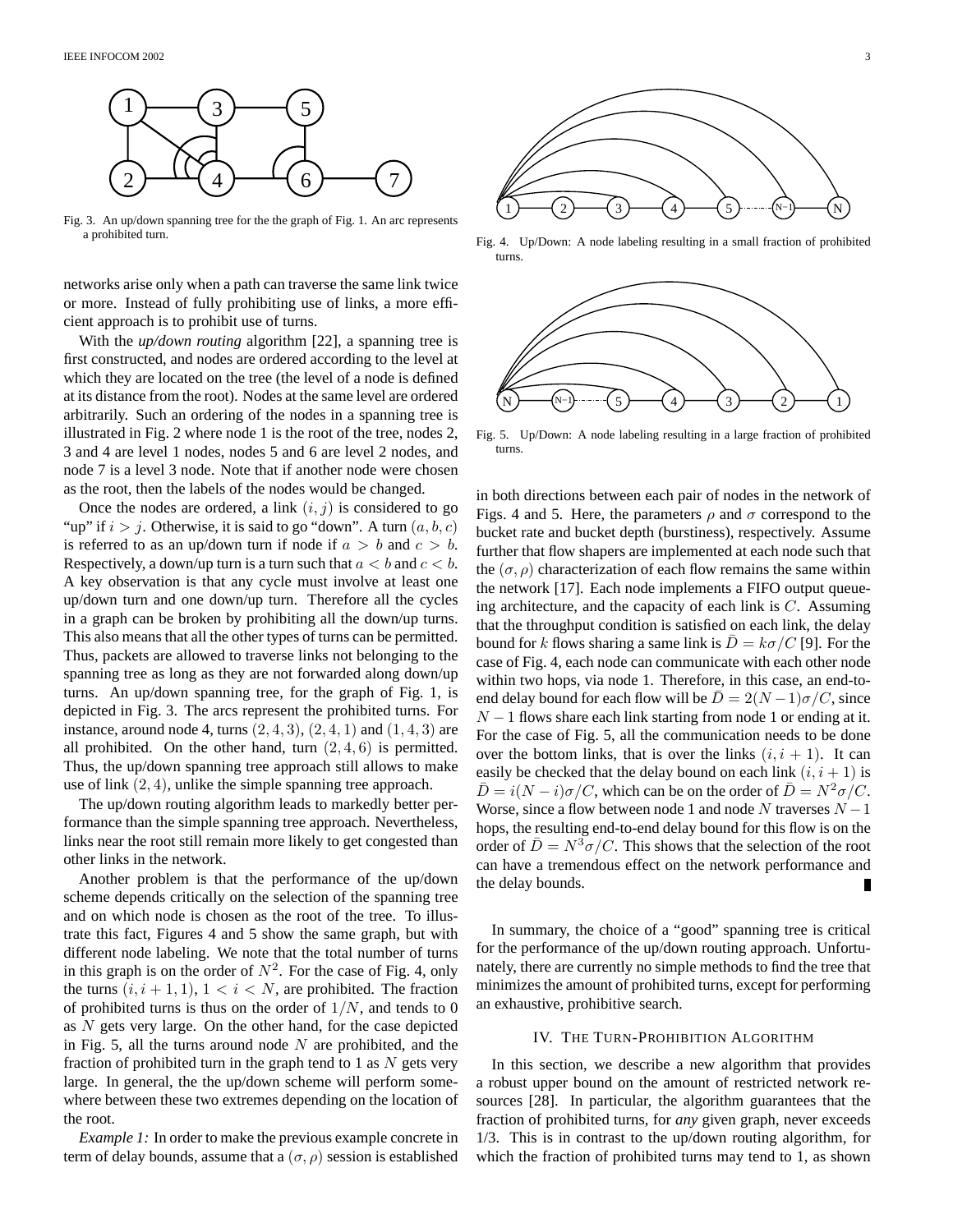

Fig. 6. Successive iterations of the TP-algorithm

in the previous section.

The turn-prohibition algorithm does not make use of a spanning tree. Instead, it considers iteratively each node in the network and uses turn prohibition to break all the possible cycles involving the node under consideration. At each step, the algorithm selects the node of minimal degree. We will show that this selection is the key in guaranteeing that the fraction of prohibited turns never exceeds 1/3. A basic version of the TP-algorithm is described in more details in the next section.

A major complication comes from the connectivity requirement, that is, the requirement that all the nodes must remain connected at the end of the algorithm. The basic version of the TP-algorithm does not generally guarantee connectivity. In Section IV-B, we describe a full version of the TP-algorithm that breaks all the cycles, preserves connectivity, and guarantees that no more than 1/3 of the turn are prohibited. This algorithm is recursive in nature. Note that the up/down routing algorithm automatically satisfies the connectivity requirement by first constructing a spanning tree.

### *A. Basic Version*

We first introduce a simpler version of the TP-algorithm, that forms the basis of the full version. The algorithm performs the following iteration:

*Step 1:* Select a node of minimal degree. Denote this node as node a.

*Step 2:* Prohibit all the turns around node a, that is, prohibit all the turns of the type  $(b, a, c)$ .

*Step 3:* Permit all the turns starting from node a, that is, permit all the turns of the type  $(a, b, c)$ .

*Step 4:* Delete node a and the links incident to it, and repeat the procedure until all the nodes in the graph have been deleted.

The iterations of the TP-algorithm are illustrated in Fig. 6. First, node 7 is selected. There is no turn around node 7, and thus no turn is prohibited. Turns  $(7, 6, 5)$  and  $(7, 6, 4)$  are permitted. Node 7 and link (6, 7) are then deleted and the procedure is repeated. At the next stage, either of nodes 2, 5 or 6 can be selected, as they are all of the same minimal degree 2. Assume that node 6 is selected. Then, the turn  $(4, 6, 5)$  is prohibited, and the turns  $(6, 4, 1)$ ,  $(6, 4, 2)$ ,  $(6, 4, 3)$  and  $(6, 5, 3)$  are all permitted. Node 6 and links  $(4, 6)$  and  $(5, 6)$  are now deleted from the graph. The procedure continues until all the nodes have been considered. The final set of prohibited turns is  $(4, 6, 5)$ ,  $(1, 3, 4)$ and  $(2, 4, 1)$  (other solutions are also possible). Note that this one turn less than for the up/down spanning tree example given in the previous section.

The TP-algorithm satisfies the following properties:

# **Theorem 1** *The TP-algorithm breaks all the cycles.*

*Proof:* The proof is by induction. The induction hypothesis is that, at each step of the algorithm, all the cycles involving a deleted node have already been broken. This hypothesis is clearly true for the first node selected, since all the turns around it are prohibited. Now suppose that  $i$  nodes have already been deleted, and all the cycles involving them have been broken. The next node under consideration is, say, node  $n_{i+1}$ . We distinguish between two types of turns around node  $n_{i+1}$ . First, we consider the turns that involve at least one node that has already been deleted. These turns have been permitted in one of the previous steps of the algorithm, but can not lead to a cycle since, by the induction hypothesis, all the cycles involving a deleted node have already been broken. Second, we consider the turns around node  $n_{i+1}$  that do not involve a previously deleted node. The TP-algorithm prohibits all these turns, and thus breaks all the remaining cycles that could have involved node  $n_{i+1}$ . The induction hypothesis is thus justified, and the proof of the claim is complete.

*Remark:* Consider the last node deleted by the algorithm. All the turns around it are permitted. Thus, no cycle of nodes can originate from it, since otherwise a cycle (of links) would automatically be created. In other words, no path can traverse the last deleted node more than once. We will use this property in the sequel.

### **Theorem 2** *The TP-algorithm prohibits at most 1/3 of the turns.*

*Proof:* At each step, the algorithm selects a node of minimal degree. Suppose that the selected node  $n_i$  has a degree  $d_i$ . The total number of prohibited around node  $n_i$  is  $d_i(d_i - 1)/2$ .

By definition, node  $n_i$  has  $d_i$  neighbors. Each neighbor  $n_i$ has a degree,  $d_j$ , that is larger or equal than  $d_i$ . The number of permitted turns starting from node  $n_i$  and involving node a neighbor  $n_i$  is  $d_i - 1$ . The total number of permitted turns starting from  $n_i$  is thus  $\sum_{j=1}^{d_i} d_j - 1 \geq d_i(d_i - 1)$ . This quantity is at least twice as large as the number of prohibited turns. Thus, at most 1/3 of the turns are prohibited.П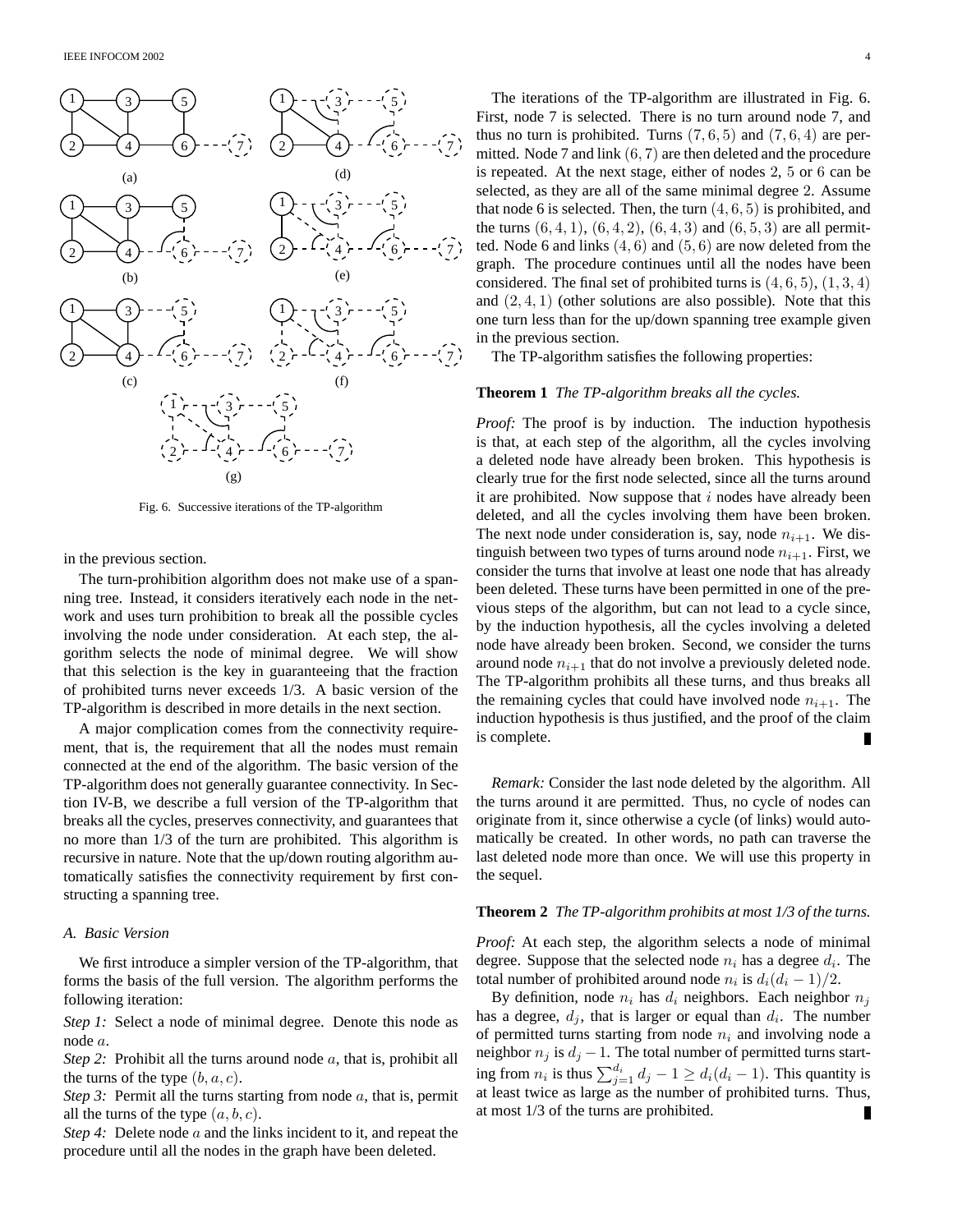**Theorem 3** *The basic version of the TP-algorithm preserves connectivity under the assumption that, at each step of the algorithm, the graph consisting of the non-deleted nodes remains connected.*

*Proof:* Suppose that, at step  $i$ , node  $n_i$  is deleted. We select a link from node  $n_i$  to one of its non-deleted neighbors, say node  $n_j$ , and refer to the link as a *selected link*. For instance in Fig. 6, the links  $(7, 6)$ ,  $(6, 4)$ ,  $(5, 3)$ , etc., are successively picked as selected links. Note that the TP-algorithm guarantees that all the turns between selected links are permitted. From the assumption, once node  $n_i$  has been deleted, there remains a connected graph of  $N - i$  non-deleted nodes. The same procedure is repeated for each of these nodes. As the algorithm terminates, we end up with a graph of N nodes and  $N - 1$  (selected) links. The only graph that satisfies such a property is a spanning tree. Thus, connectivity is guaranteed.

# *B. Full Version*

Unfortunately, the assumption, on which Theorem 3 is based, does not hold in general, as illustrated in Fig 7. Suppose that the first node selected is node 7, and turn  $(6, 7, 8)$  is prohibited. Then, the graph is broken into two components of connectivity, namely, nodes  $\{1, 2, 3, 4, 5, 6\}$  and  $\{8, 9, 10, 11\}$ , and the global connectivity is lost.

In general, once all the turns around some node  $\alpha$  have been prohibited, the remaining nodes in the graph will be split into  $K \geq 1$  different components of connectivity  $G_1, G_2, \ldots, G_K$ . In order to preserve global connectivity, the full version of the algorithm must permit some of the turns around node  $a$ . To this end, the full algorithm select  $K$  links connecting node  $a$  to each component. These links are referred to as *special links*. All the turns between special links are permitted. In Fig. 8, the special links are links  $(7, 6)$  and  $(7, 8)$ .

At a first glance, it seems that all what remains to do is to recursively run the algorithm within each component of connectivity. Unfortunately, such a scheme would indeed break all the cycles *within* components of connectivity, but not necessarily cycles *across* components of connectivity. This fact is illustrated in Fig. 8. Here the turn  $(6, 7, 8)$  has been permitted (to guarantee connectivity) and the TP-algorithm has been run within each component connectivity. Cycles within the components have indeed been broken, but cycles across components, such as the cycle (7, 8, 9, 10, 11, 8, 7, 6, 5, 3, 4, 6, 7, 8), still exist.

Note that cycles across components of connectivity arise only due to the presence of cycles of nodes within components. Specifically, for each component, these cycles of nodes must start from the node connected to the special link (in Fig. 8, these are nodes 6 and 8).

The solution to this problem consists of preventing cycles of nodes that originate from a node connected to a special link. We remind now the property that that no cycles of nodes can originate from the last node deleted by the TP-algorithm (see the remark following Theorem 1). We are now going to take advantage of this property and make sure that, for each component of connectivity, the node connected to the special link will be the last one to be deleted. For this purpose, we will mark the

Due to the recursive nature of the TP-algorithm, one of the  $K$ components of connectivity, say component 1, may already contain a special node. For this component, the node connected to the selected link is not marked as special. Thus, a cycle of nodes originating from this node may exist. However, cycles across components are still prevented since none of the other components of connectivity contains a cycle of nodes (a cycle across components of connectivity arises only if at least two components contain a cycle of nodes originating from the node connected to the special link). The following theorem summarizes our results:

**Theorem 4** *The full version of the TP-algorithm breaks all the cycles and preserves global connectivity.*

The formal description of the full TP-algorithm follows. It is based on a recursive procedure  $TP(G')$ , where the argument  $G'$ represents a component of connectivity:

# Procedure  $\mathbf{TP}(G')$ :

*Step 1:* Select the node of minimal degree in  $G'$ , excluding the special node (if there is such one). If several nodes of minimal degree are available, then select first a node that is not a neighbor of the special node. Denote the selected node as node a.

*Step 2:* Prohibit all the turns around node a, that is, prohibit all the turns of the type  $(b, a, c)$ .

*Step 3:* Permit all the turns starting from node a, that is, permit all the turns of the type  $(a, b, c)$ .

*Step 4:* If the remaining graph is broken into  $K \geq 1$  components of connectivity  $G_1, G_2, \ldots, G_K$ , then select K special links connecting node  $a$  to each component, and permit all the turns between the special links.

Step 5: If a special node exists in  $G'$ , then it should be in  $G_1$ . For each of the other components of connectivity  $G_2, G_3, \ldots, G_K$ , the node connected to the special link is marked as a special node.

*Step 6:* Delete node *a* and the links incident to it. If there is only one remaining node in  $G'$  then delete it and return the procedure. Otherwise, invoke recursively the procedure for each component of connectivity, that is, perform  $\mathbf{TP}(G_1), \mathbf{TP}(G_2), \dots, \mathbf{TP}(G_K)$ .

The algorithm is started by invoking  $TP(G)$ , where G corresponds to the whole graph. Note that initially, no node is marked as special. An illustration of the results of the TP-algorithm is given in Fig. 9. In this case, we suppose that node 7 is the first selected node. After deleting node 7 and the links incident to it, the graph is broken into two components of connectivity. Then, links  $(7, 6)$  and  $(7, 8)$  are selected as special links and node 8 is selected as a special node. Note that node 6 could also have been selected as a special node, but this is unnecessary since  $K$ components of connectivity require only  $K - 1$  special nodes, as explained earlier.

We now show that the first step of the algorithm guarantees that at most 1/3 of the turns are prohibited.

**Theorem 5** *The full version of the TP-algorithm prohibits at most 1/3 of the turns.*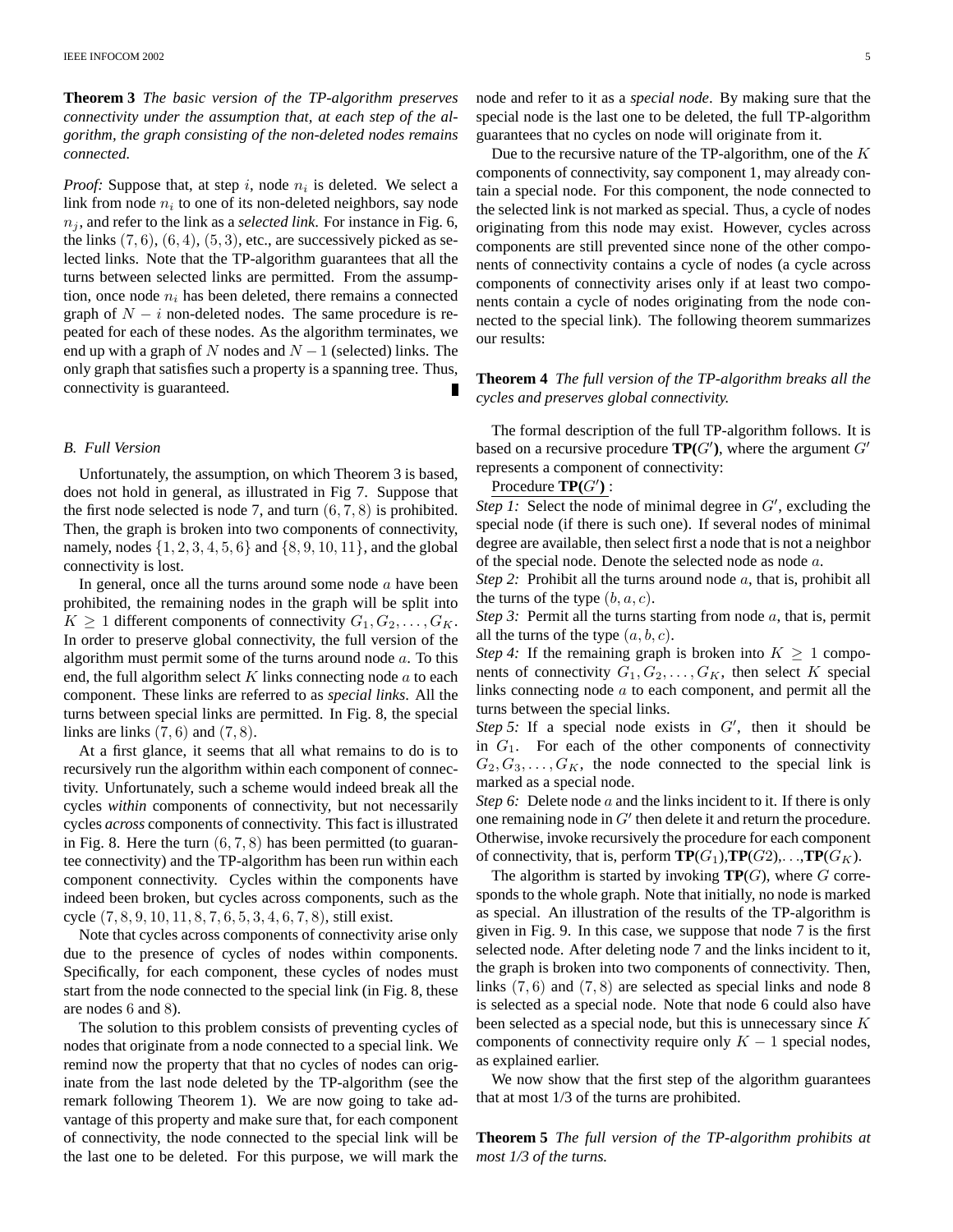

Fig. 7. An implementation where all the cycles are broken, but connectivity is lost



Fig. 8. An implementation where connectivity is preserved, but not all the cycles are broken

*Proof:* At each step, the algorithm selects the node of minimal degree in the component of connectivity, excluding the special node. If there exist several nodes of minimal degree, then the algorithm selects first a node that is not a neighbor of the special node.

Suppose that the selected node,  $n_i$ , is of degree  $d_i$ . The number of prohibited turns around  $n_i$  is at most  $d_i(d_i - 1)/2$  (maybe less if there are special links). We now distinguish between two cases.

First, suppose that  $n_i$  is not a neighbor of the special node. Then, all the neighbors of  $n_i$  have a degree greater or equal than  $n_i$ , and the fraction of prohibited turns is smaller or equal than 1/3, exactly as in the proof of theorem 2.

Next, suppose that the selected node  $n_i$  is a neighbor of the special node. Let's denote the degree of the special node by  $d'$ . If  $d_i \leq d'$ , then, again, it follows immediately that at most 1/3 of the turns are prohibited. Now, suppose that  $d_i > d'$ . Clearly, node  $n_i$  has at least  $d_i - d'$  neighbors that are not connected to the special node. The degree of these neighbors must be strictly greater than  $d_i$ , otherwise one of them would have been selected instead of  $n_i$ . The other  $d'-1$  neighbor have a degree larger or equal to  $d_i$ . The last neighbor is the special node, of degree  $d'$ . Overall, the total number of permitted turns is at least  $(d_i - d')d_i + (d'-1)(d_i - 1) + (d'-1) = d_i(d_i - 1)$ , which is twice as large as the number of prohibited turns. Thus, at most 1/3 of the turns are prohibited.

*Example 2:* Assume the same setting as in Example 1. It is easy to check that the final set of prohibited turns obtained by TP-algorithm is the same as with the "intelligent" node labeling of Fig. 4. Thus, the end-to-end delay bound for each flow will be  $\overline{D} = 2(N - 1)\sigma/C$ .

### *C. Generalization for Links of Non-Uniform Weights*

So far, we have only considered networks where all the links have the same weight (value). In reality, different links have different characteristics such as data rates or physical lengths. Consequently, different turns have varying importance as well.

In order to take on this issue, we propose the following frame-



Fig. 9. The full TP-algorithm. The special node and special links are marked in bold. Connectivity is preserved, and all the cycles are broken.



Fig. 10. Applying the generalized TP-algorithm to a weighted graph. The number adjacent to each link represents the weight of the link.

work. We suppose that each link  $(a, b)$  has a weight  $w_{ab}$ , and  $w_{ba} = w_{ab}$ . We assume that the weights of links are additive. We can then define the weight of a turn  $(a, b, c)$  as  $w_{abc} = w_{ab} + w_{bc}$ . Thus, more important turns are represented by higher weights.

We now introduce a "generalized" TP-algorithm that aims at minimizing the sum of the weights of prohibited turns. For this purpose, only the first step of the algorithm needs to be modified. Denote by  $W_i$  the sum of the weights of the links incident to node  $n_i$ , i.e.,  $W_i = \sum_{j=1}^{d_i} w_{ij}$ . Then, instead of selecting a node of minimal degree, the generalized algorithm will select a node  $n_i$  for which  $W_i$  is minimal (excluding the special node, if there is such one). For instance, in Fig. 10, node 7 with  $W_7 = 1$ is first selected. Next, either node 2 or node 5 are selected since  $W_2 = W_5 = 2$ . The procedure then continues until all the nodes are considered and deleted.

Using an approach similar to the proofs of Theorem 2 and 5, it can be shown that the overall weight of the turns prohibited by the generalized TP-algorithm is at most 1/2 of the total weight of the turns in the network. This bound is valid for any graph topology and any distribution of weights. An illustration of the generalized TP-algorithm for a weighted graph is given in Fig. 10.

# *D. Discussion*

*Computational Complexity:* The worst-case computational complexity of the TP-algorithm is polynomial in  $N$ , more precisely  $O(N^2d)$ , where d represents the maximal degree of any node in the network. This complexity is certainly reasonable, as long as the network topology does not change too often.

A derivation of this complexity is as follows. At each step of the algorithm, one node is deleted from further consideration. Thus, the algorithm consists of at most  $N$  steps. At each of these steps the following computations are performed:

1. A node of minimal degree is selected, an operation of complexity  $O(N)$ .

2. The components of connectivity are determined. Using a spanning tree construction algorithm, the complexity of this operation is  $O(Nd)$ .

3. On the order of  $O(d^2)$  turns are considered for permission/prohibition.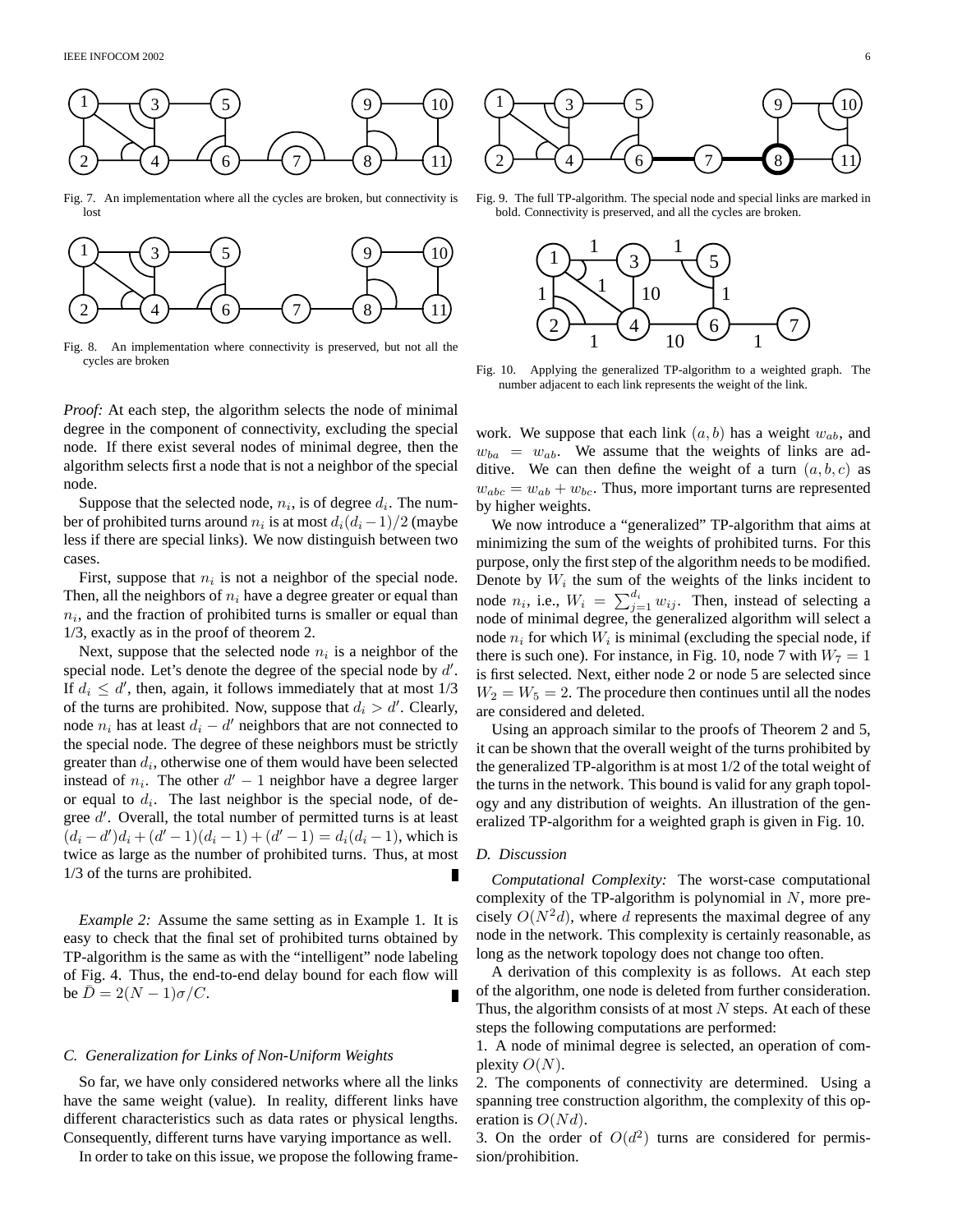Therefore, the computational complexity of each step is  $O(N d)$ , and the overall complexity of the algorithm is  $O(N^2d)$ .

*Irreducibility:* The TP-algorithm, as described in the previous section, does not guarantee irreducibility, which means that a final set of prohibited turns may include one or more redundant turns. In other words, it is possible that one of the prohibited turns could in fact have been permitted without creating any cycle.

A version of the TP-algorithm guaranteeing irreducibility is described in [28]. The basic idea is to mark a node as special only if it is absolutely needed. In general, the performance of a TP-algorithm guaranteeing irreducibility is only marginally better than the one that was described therein.

Note that even when irreducibility is guaranteed, the TPalgorithm may not necessarily lead to a minimum solution, that is, a solution with the smallest possible number of prohibited turns. This is because the first step of the algorithm permits to select arbitrarily one among several nodes which satisfy the same constraints. The selection of different nodes at a particular stage may lead to different final sets of prohibited turns with different number of elements.

*Decentralized Implementation:* The current implementation of TP-algorithm requires knowledge of the full network topology, unlike the spanning tree and up/down spanning tree algorithms. Nevertheless, the TP-algorithm can still be implemented in a decentralized fashion as a link-state algorithm like OSPF [20].

*Routing:* A set of prohibited turns constructed by the TPalgorithm does not completely specify the routing strategy since several valid routes may exist between any source/destination pair (the connectivity property guarantees that at least one route exists). A reasonable goal is thus to develop a decentralized algorithm that can determine the shortest path between any source and destination, while forwarding packets only over permitted turns.

It turns out that the traditional Bellman-Ford routing algorithm can be generalized in order to perform this task [12], [28]. The memory required by this algorithm is on the order of  $O(Nd)$ , at each node, since a different vector of distances to the destinations needs to be maintained for each of the  $d$  input links. We note that the problem of finding a good routing algorithm is separate from the problem of constructing a set of prohibited turns, which means that the same routing algorithm can be used with up/down routing restrictions.

### V. SIMULATION RESULTS

In this section, we present the results of simulations comparing the performance of the spanning tree, up/down routing, and turn-prohibition algorithms.

Our simulator is based on randomly generated, connected graphs. Every node in these graphs has the same degree, i.e.  $d = 4$ , but the total number of nodes varies. The links have identical weights.

Once a random graph is generated, each of three cyclebreaking algorithms are run on top it in order to determine a set of prohibited links/turns. Routing matrices are then determined using the generalized version of the Bellman-Ford algorithm. All the results presented correspond to averages over 100

| # nodes | $TP-alg$ | up/down | sp. tree |
|---------|----------|---------|----------|
| 16      | 0.23     | 0.27    | 0.72     |
| 32      | 0.23     | 0.27    | 0.73     |
| 64      | 0.22     | 0.26    | 0.73     |
| 128     | 0.21     | 0.26    | 0.73     |
| 255     | 0.21     | 0.25    | 0.73     |
|         |          |         |          |

TABLE I

FRACTION OF TURNS PROHIBITED BY EACH SCHEME AS A FUNCTION OF THE TOTAL NUMBER OF NODES. ALL THE NODES ARE OF DEGREE FOUR.

graphs with identical parameters.

### *A. Fraction of Prohibited Turns*

We first compute the fraction of turns prohibited by each scheme, as a function of the total number of nodes. This metric gives a good indication on the amount of unused network resources. Ideally, the fraction of prohibited turns should be as small as possible.

The performances of the three schemes are compared in Table I. We remark that the TP-algorithm prohibits about 10% to 20% fewer turns than the up/down scheme. The simple spanning tree algorithms performs significantly worse than the two other algorithms. Interestingly, the results seem to be rather insensitive to the total number of nodes in the network.

## *B. Throughput*

We now consider the throughput achieved by the three different schemes. This metric is computed as follows. We assume that a flow is established between each pair of nodes in the network, in both directions. Each flow is routed along the shortest path over the turn-prohibited graph (if multiple paths of same length are available, then one of them is arbitrarily selected). Next, we determine the *bottleneck link*, which is the link shared by the maximum number of flows. The throughput is then defined as the capacity of the bottleneck link divided by the number of flows sharing it. In other words, the throughput is the maximum possible rate at which each flow can transmit without saturating the network.

Notice that our definition of throughput is not the only possible one. In particular, flows that do not traverse the bottleneck link could in fact transmit at a higher rate. We may then resort to a max-min criterion [2], or any other similar criteria, to determine the appropriate transmission rate for each flow. However, we expect the relative performance of the schemes to remain about the same.

Table II compares the throughput achieved by the three algorithms. We present results that are normalized by the throughput obtained with the TP-algorithm. We remark that the performance of both the up/down and spanning tree algorithms degrades, as a function of the total number of nodes, compared to the TP-algorithm. The probable reason for this behavior is that spanning trees become deeper with the increase in the number of nodes, and therefore links close to the root get more and more congested.

We next compare the throughput achieved by the TPalgorithm with the maximum theoretical throughput in a net-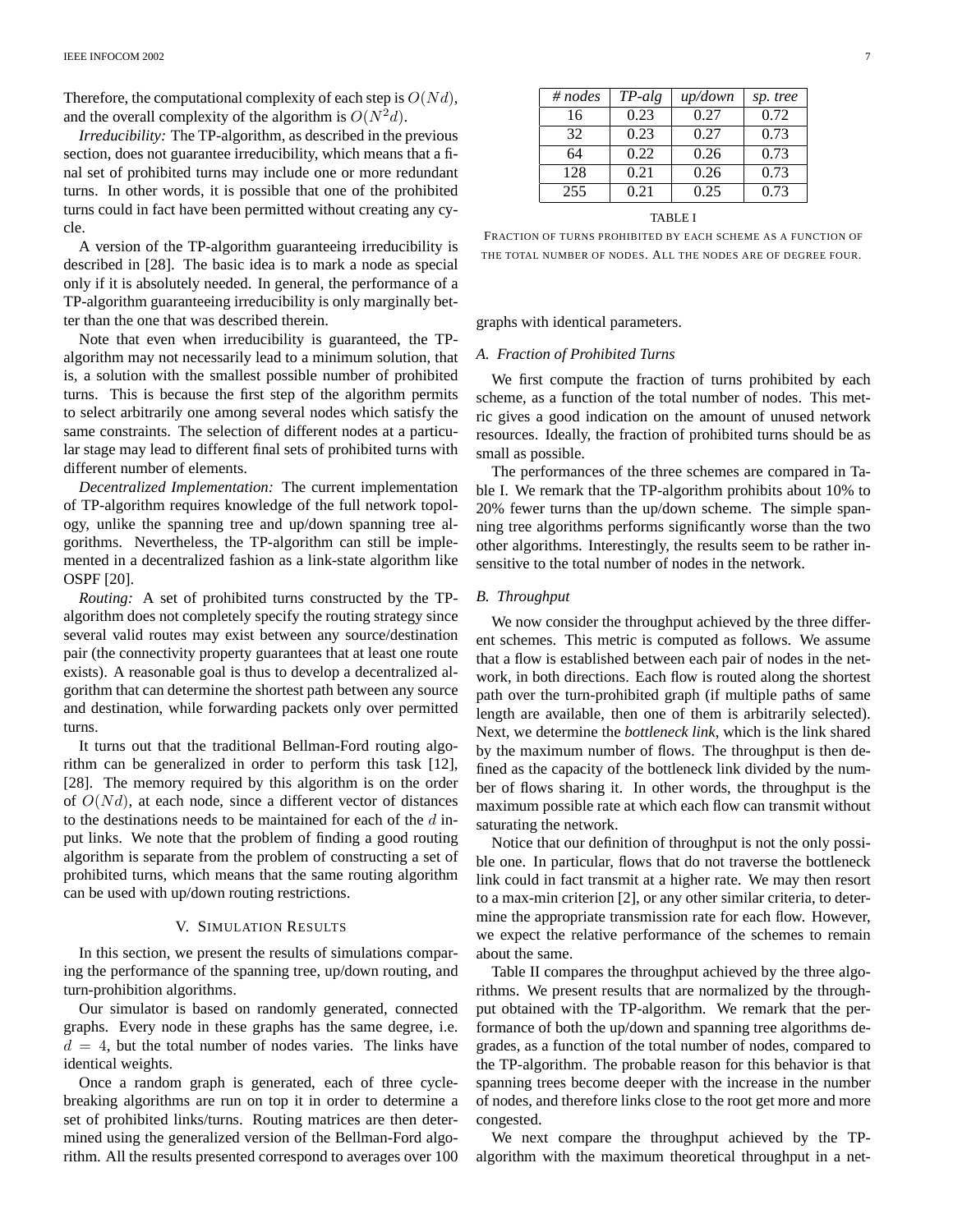| $\#$ nodes | $TP-alg$ | $\mu$ <i>p</i> $\lambda$ <i>down</i> | sp. tree |
|------------|----------|--------------------------------------|----------|
| 16         |          | 0.95                                 | 0.31     |
| 32         |          | 0.92                                 | 0.28     |
| 64         |          | 0.88                                 | 0.23     |
| 128        |          | 0.82                                 | 0.19     |
| 255        |          | 0.74                                 | 0.16     |

TABLE II

THROUGHPUT OF EACH SCHEME. THE VALUES ARE NORMALIZED BY THE THROUGHPUT OBTAINED WITH THE TP-ALGORITHM.

| # nodes | shortest-path | TP-algorithm |
|---------|---------------|--------------|
| 16      |               | 0.85         |
| 32      |               | 0.62         |
| 64      |               | 0.45         |
| 128     |               | 0.32         |
| 255     |               | 0.21         |

TABLE III

COMPARISON BETWEEN THE THROUGHPUT OF THE TP-ALGORITHM AND THE, SO-CALLED, SHORTEST PATH SCHEME THAT ACHIEVES THE MAXIMUM THEORETICAL THROUGHPUT.

work. The maximum throughput is achieved when no network resources are prohibited. In this case, we can employ a "shortest-path" scheme, where every flow takes the shortest possible path from any source to any destination. Note that the throughput achieved with the shortest-path scheme represents an upper bound on the best possible achievable throughput in any feed-forward routing network. Of course, a shortest-path scheme can not be implemented in practice as network stability is not guaranteed.

Table III presents interesting results. We observe that with up to 64 nodes, the throughput achieved by the TP-algorithm is within a factor of about two of the maximum theoretical throughput. This result indicates that the restriction of network calculus to feed-forward routing network may not be too significant for small to mid-size networks, in terms of network utilization.

### *C. Delay Bounds*

Finally, we compare the performance of the TP-algorithm and the up/down routing algorithm with respect to delay bounds. We assume the same setting as in Example 1 of section III-B, except that we now consider random graphs. The end-to-end delay bound  $D$  for a flow is computed as follows. Suppose that a flow traverses K links and the number of flows on each link is  $m_k$ , where  $1 \leq k \leq K$ . Then, an expression for the end-to-end delay bound is given by  $\bar{D} = \sum_{k=1}^{K} m_k \sigma / C$ .

In Fig. 11, we depict the fraction of flows with delay bound exceeding some threshold of  $x$  time units, for networks of 64 nodes (a time unit corresponds to the quantity  $\sigma/C$ ). The results are consistent with those of the previous section, where the TP algorithm is shown to outperform the up/down algorithm. For instance, 18% of the flows have a delay bound exceeding 600 time units in the case of up-down, while this fraction is re-



Fig. 11. Delay bound: turn-prohibition versus up/down.

duced to 10% for the TP-algorithm.

# VI. CONCLUDING REMARKS

In this paper, we have addressed and proposed a concrete solution to the problem of using network calculus in networks of arbitrary topology. We introduced the turn-prohibition (TP) algorithm that breaks all the cycles in any given network, and prohibits the use of at most 1/3 of the turns. We showed that the TP-algorithm can be generalized to networks with weighted links. Moreover, the computational complexity of the algorithm was shown to be only quadratic in the number of nodes. Using analysis and simulations, we showed that the TP-algorithm achieve higher performance, in terms of throughput and delay, than other algorithms used for breaking cycles, such as the spanning tree and the up/down routing algorithms. We note, though, that the difference between the TP and spanning tree algorithms is much more significant than between the TP and up/down algorithms. Our simulations also revealed that, for networks of moderate size, the network utilization achieved by the TP-algorithm is reasonably close to the maximum theoretical network utilization. Specifically, our simulations showed that, for networks of up to 50 nodes of degree four, the network utilization obtained with the TP-algorithm is at least half the highest possible network utilization. We expect the difference to be even smaller for nodes of larger degrees. Thus, in many practical cases, the restriction of network calculus to feed-forward routing networks may not represent a significant limitation, rendering this framework particularly appealing for implementation in practical QoS architectures, such as DiffServ [3], [7].

We conclude this paper by noting that the TP-algorithm represents a universal method for breaking cycles, and, as such, can potentially improve the performance of many other networking applications. In particular, it brings the potential of significantly improving the performance of local area networks, such as Gigabit Ethernet, where packet-forwarding loops and deadlocks need to be prevented [13], [24]. These networks currently implement the simple spanning-tree algorithm [20]. It can also be useful for preventing the appearance of deadlocks in wormhole routing